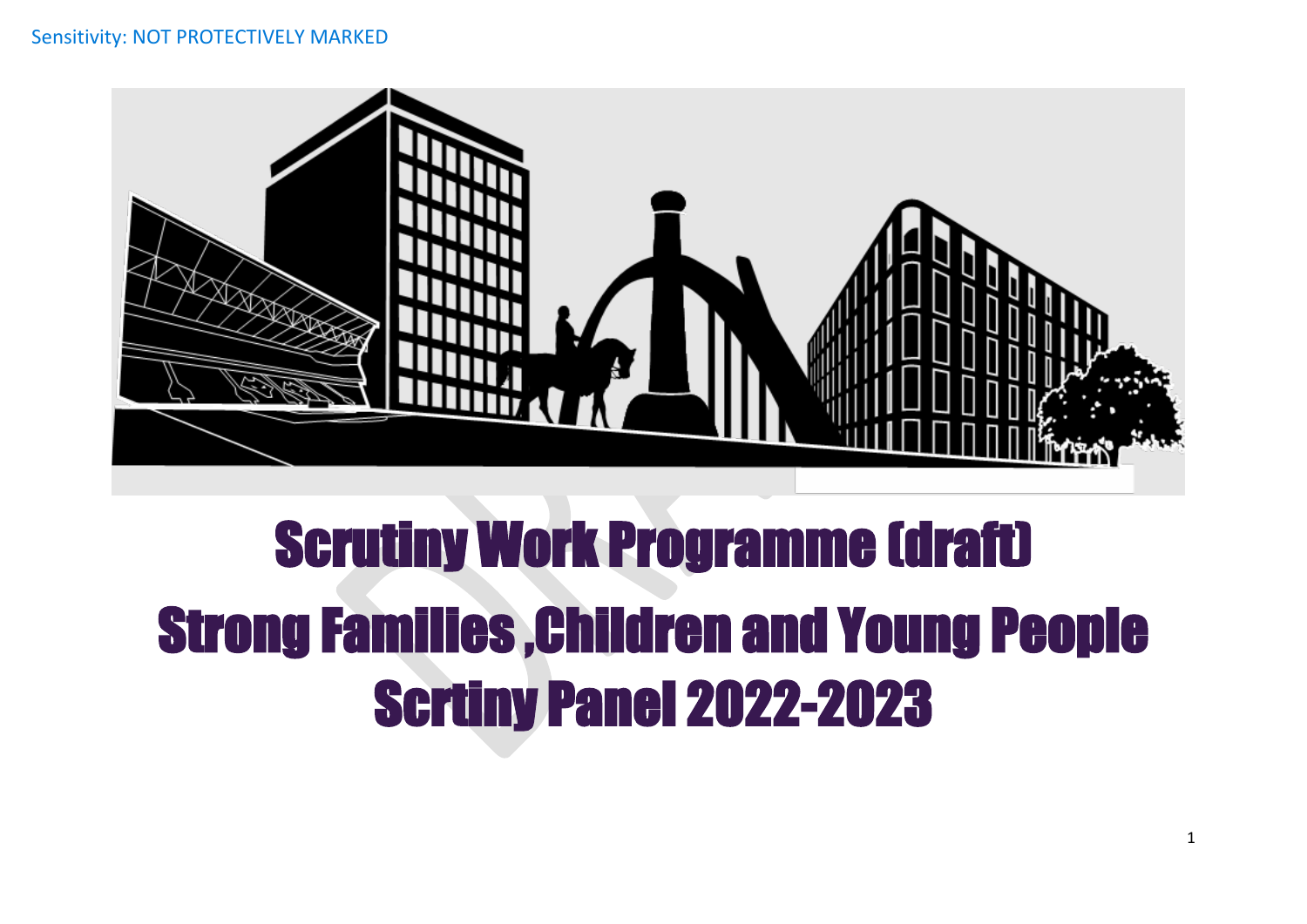| <b>Contents</b>                                                                          | <b>Page Number</b>      |
|------------------------------------------------------------------------------------------|-------------------------|
| <b>Work Programme considerations</b>                                                     | $\boldsymbol{3}$        |
| <b>Strong Families, Children and Young People Scrutiny Panel</b><br>draft work programme | $\overline{\mathbf{4}}$ |
| <b>Scrutiny Panel Remit &amp; Functions</b>                                              | $6\phantom{1}6$         |
| <b>General Role of the Scrutiny Board and Scrutiny Panels</b>                            | $\overline{7}$          |
| Appendix A: Roles – Chair, SEB Lead and Scrutiny Officer                                 | 8                       |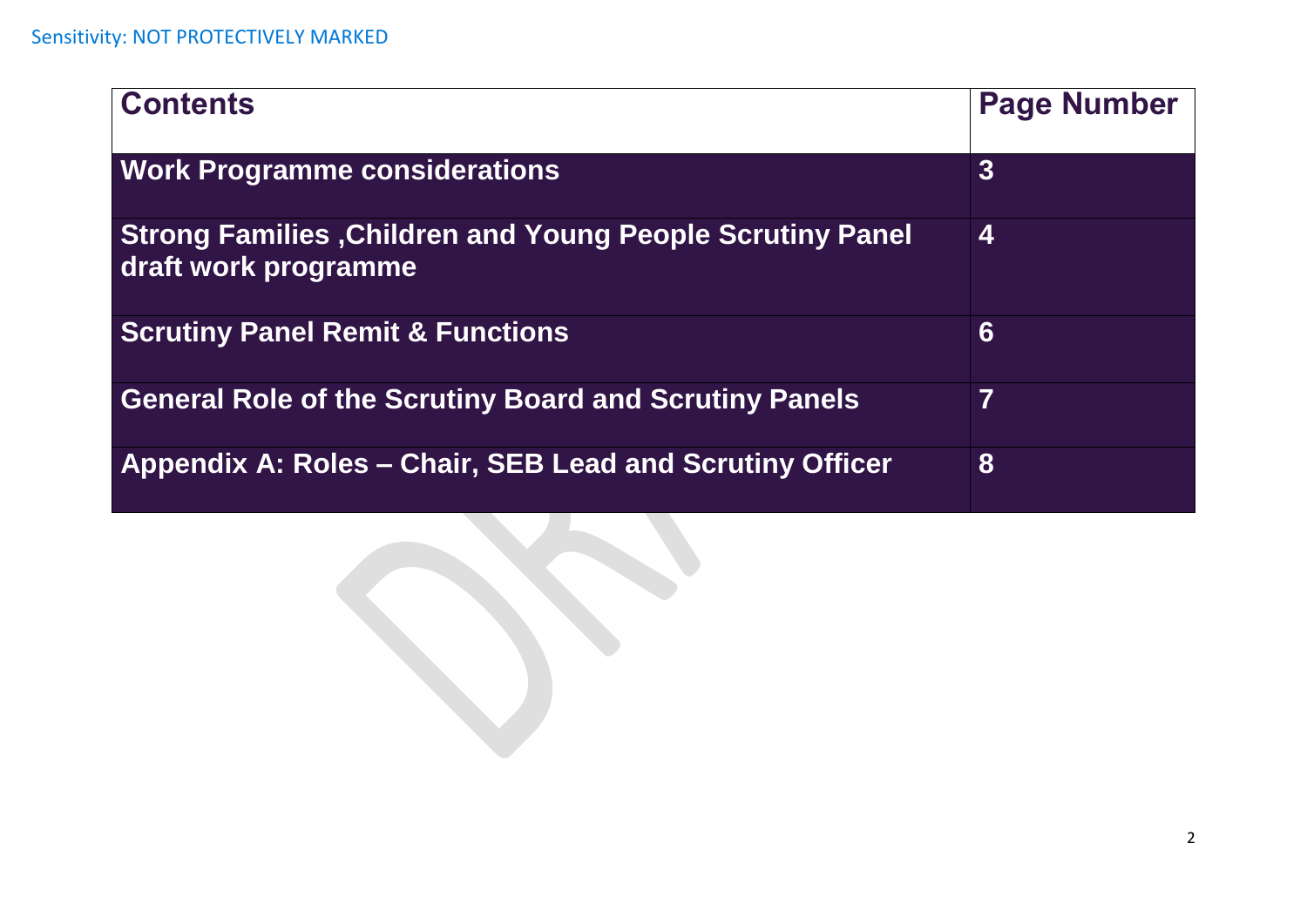**Work Programme considerations:**

- **1.Is the issue in the public interest?**
- **2.How can scrutiny add value by looking at it?**
- **3.Where is the evidence to support looking at this issue?**
- **4.Can we evidence impact?**
- **5.Is there a change to National Policy?**
- **6.Does it affect citizens across the City?**
- **7.Are there performance concerns?**
- **8.Is it a safety issue?**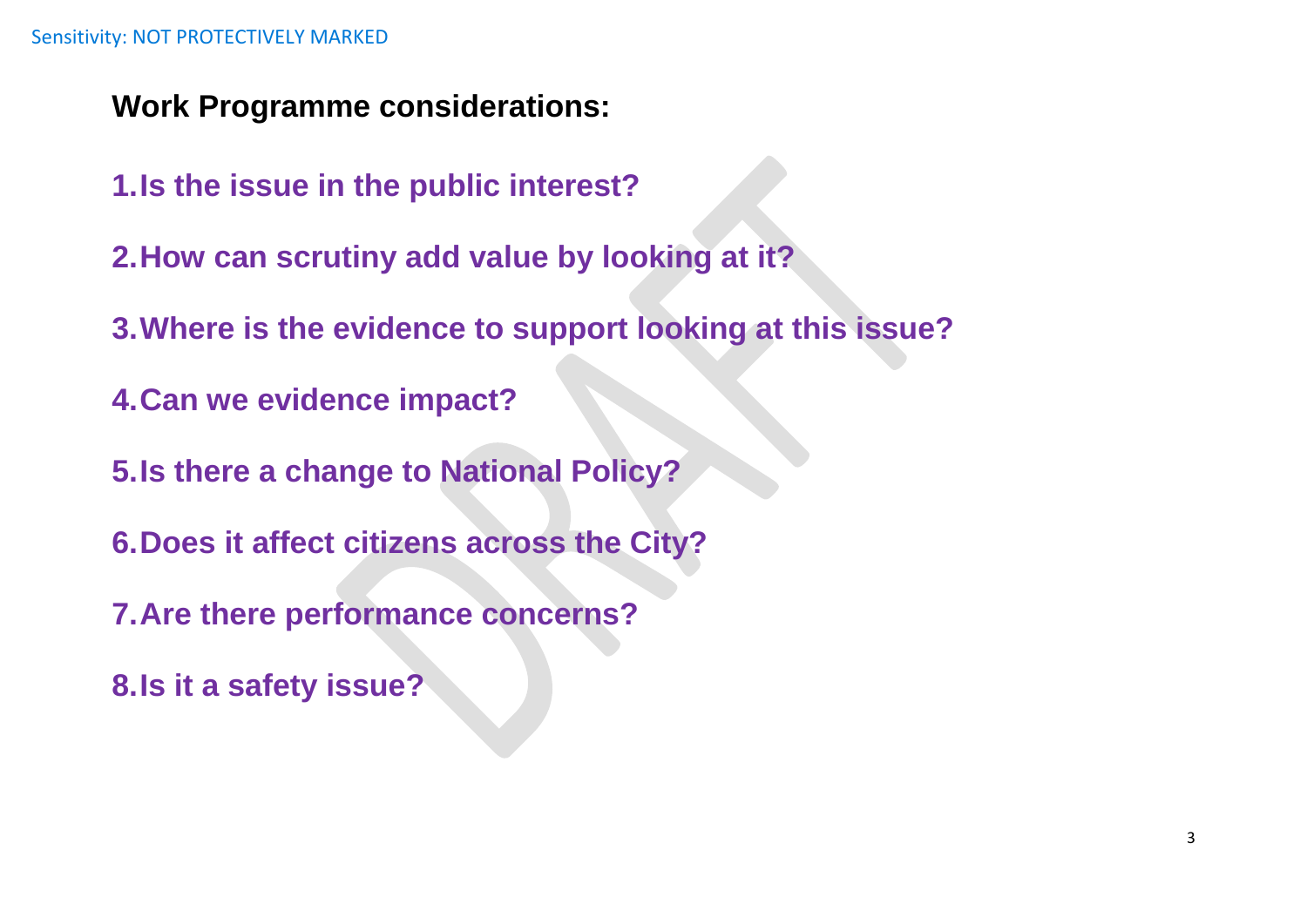## **Strong Families, Children and Young People Scrutiny Panel**

| <b>Chair: Cllr Rita Potter</b> |                                     | <b>Vice Chair: Cllr Adam</b><br><b>Collinge</b>                                                                                                     | <b>SEB Lead: Emma Bennett</b>                                    | <b>Scrutiny Lead: Earl</b><br><b>Piggott-Smith</b> |
|--------------------------------|-------------------------------------|-----------------------------------------------------------------------------------------------------------------------------------------------------|------------------------------------------------------------------|----------------------------------------------------|
| Date of<br><b>Meeting</b>      | <b>Agenda</b><br><b>Publication</b> | <b>Item Description</b>                                                                                                                             | <b>Lead Report Author</b>                                        | <b>Notes</b>                                       |
| 23 June<br>2022                | 15 June 2022                        | <b>Children's Residential</b><br>$\bullet$<br>Provision Phase 2 - Business<br>Case                                                                  | <b>Alison Hinds</b><br><b>Rachel King</b>                        |                                                    |
|                                |                                     | • Cross Party Scrutiny Review<br>Group - Written Statement of<br>Action                                                                             | <b>Brenda Wile</b><br><b>Julia Cleary</b>                        |                                                    |
|                                |                                     | Work Plan - Urgent Item<br>$\bullet$<br>agreed by Chair and Vice Chair                                                                              | <b>Earl Piggott Smith</b>                                        |                                                    |
| 13 July<br>2022                | 5 July 2022                         | • School White paper briefing,<br><b>SEND and Alternative</b><br>Provision Green Paper brieing                                                      | <b>Emma Bennett</b><br><b>Brenda Wile</b>                        |                                                    |
|                                |                                     | School Ofsted Ratings in the<br><b>City and Draft Ofsted</b><br>invesigation of Local Authority<br><b>Childrens Services (LACS)</b><br>action plan. | <b>Emma Bennett</b><br><b>Alison Hinds</b><br><b>Brenda Wile</b> |                                                    |
|                                |                                     | Performance Update - Our<br>City:Out Plan                                                                                                           | <b>James Amphlett</b>                                            |                                                    |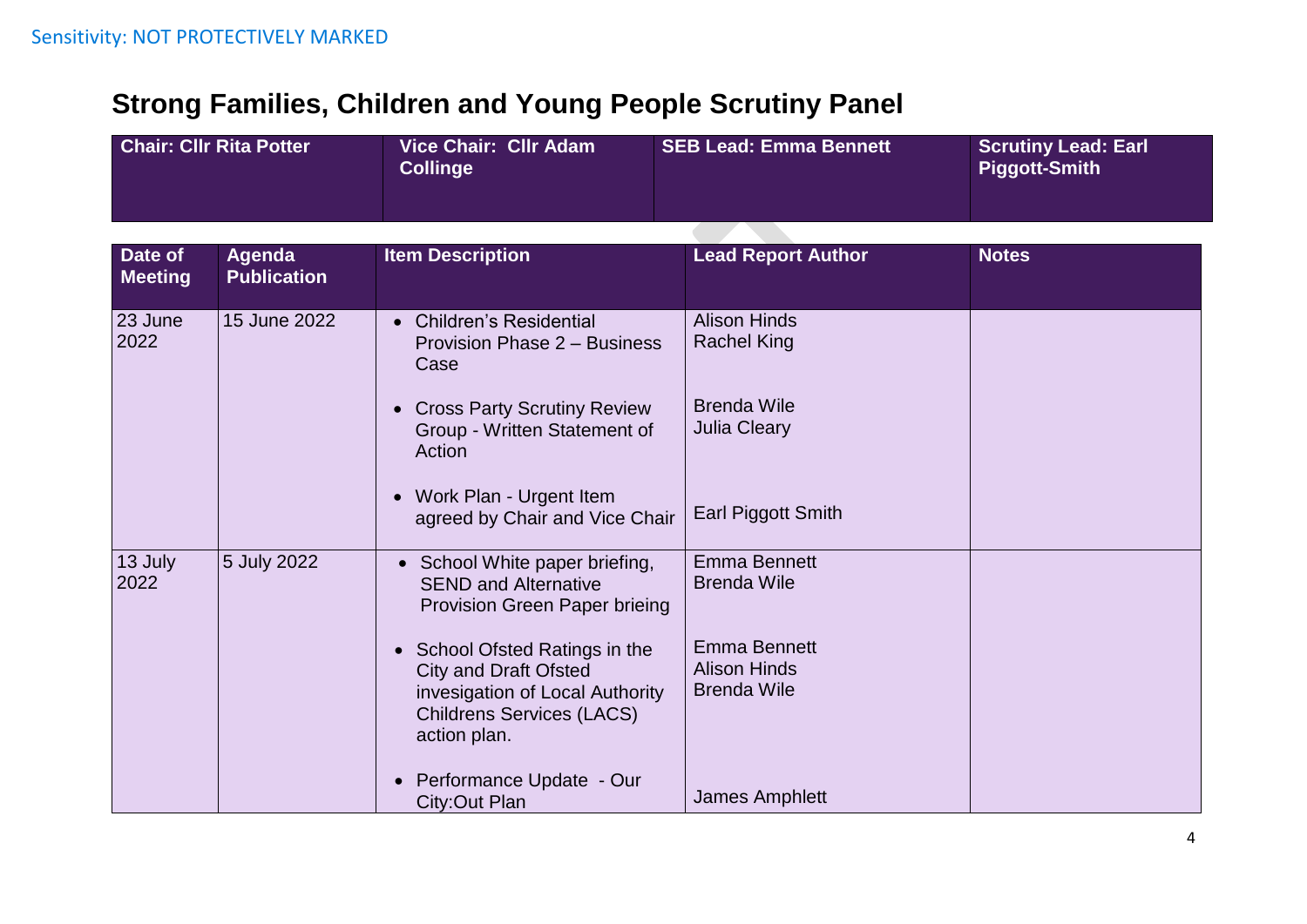|                   |                      | <b>Principal Social Worker Annual</b><br>Report<br><b>Children and Young People</b><br><b>Social Work Self Evaluation</b>                                      | Jennifer Rogers<br><b>Alison Hinds</b>                                 |                                                           |
|-------------------|----------------------|----------------------------------------------------------------------------------------------------------------------------------------------------------------|------------------------------------------------------------------------|-----------------------------------------------------------|
| 5 October<br>2022 | 27 September<br>2022 | • Youth Provision in the City and<br>holiday provision, Youth Violent<br>Crime Update and St John<br><b>Ambulance Cadets</b>                                   | <b>Andrew Wolverson</b><br><b>Alison Hinds</b><br><b>Hannah Pawley</b> |                                                           |
| 11 January<br>23  | 3 January 2023       | <b>Update from Cross Party</b><br><b>Scrutiny Review Group: Written</b><br><b>Statement of Action</b><br><b>Education Excellence: Update</b><br>and monitoring | <b>Brenda Wile</b><br>Julia Cleary<br><b>Brenda Wile</b>               |                                                           |
|                   |                      | <b>Virtual School Head Annual</b><br>Report                                                                                                                    | <b>Darren Martindale</b>                                               |                                                           |
| 15 March<br>2023  | 7 March 2023         | <b>TBC</b>                                                                                                                                                     |                                                                        | Young Carers - inc lived<br>experiences<br>MASH 24 Update |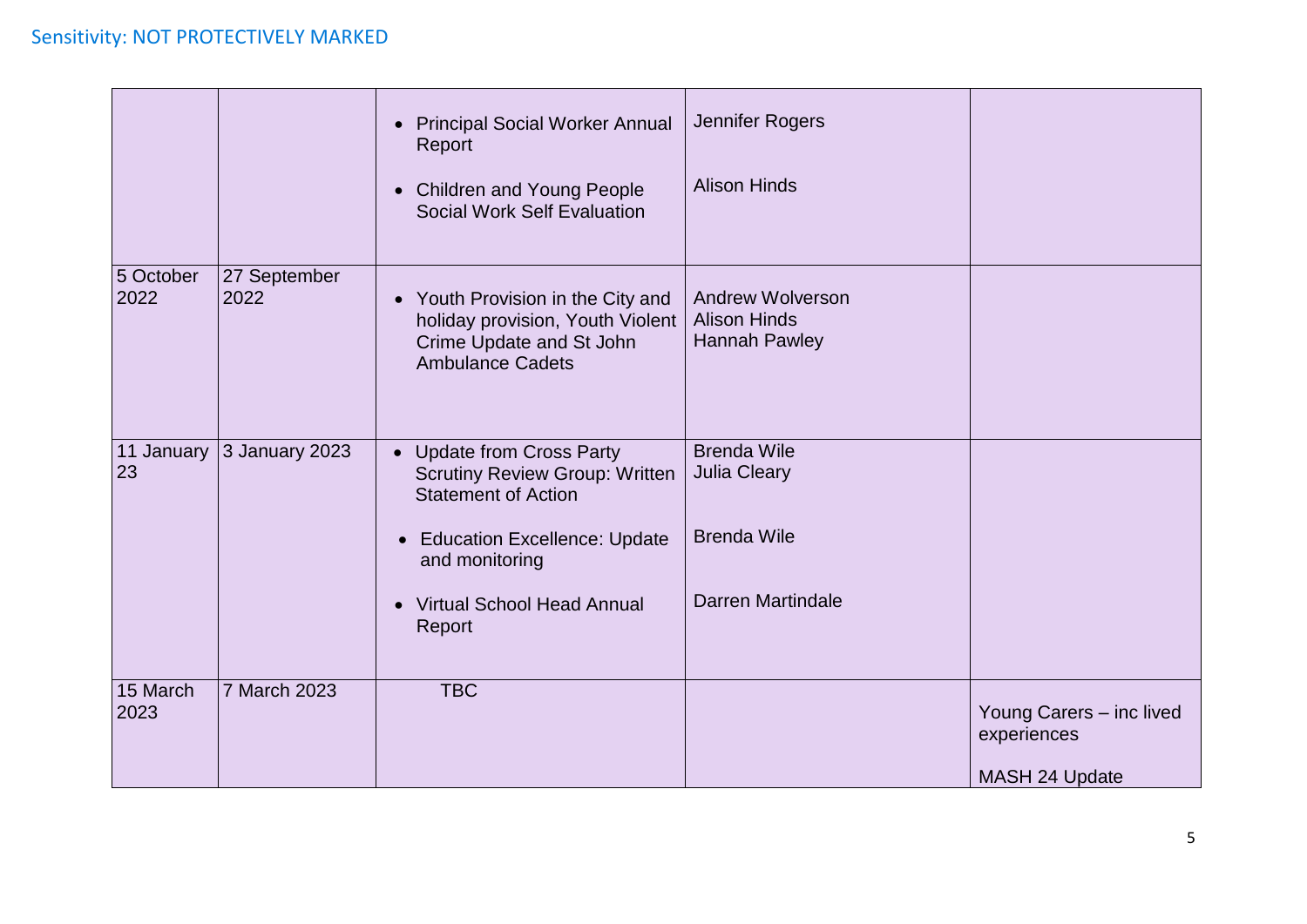## **Scrutiny Panel Remit & Functions – Strong Families, Children and Young People**

- Ensuring that Children have the best start in life and good early development
- Ensuring high quality education that closes the attainment gap
- Ensuring that children and young people grow up happy with good physical, social and mental health and wellbeing
- Ensuring that every young person in the city is equipped for adulthood with life skills and ready for work
- Ensuring that families are strengthened where children are vulnerable or at risk.

#### **Performance Measures**

- % of Early Years and Childcare settings rated Good or
- Outstanding
- % of take up of 2-year-olds benefitting from early education
- % of schools in the city that are rated Good or Outstanding
- Average Attainment 8 score per pupil
- % gap in Attainment 8 score gap between advantaged and
- disadvantaged children
- Children in year 6 with excess weight
- % of 16 and 17 year-olds in education, employment or
- training
- % of 16 and 17 year-olds with SEND in education,
- employment or training
- % of care leavers in education, employment or training
- First time entrants into the Youth Justice System
- Attendance at holiday schemes run by the council
- Rate of children open to social care per 10,000 population under 18
- % of repeat referrals into Childrens Social Care with 12 months
- % of children and young people in care who have had 3 or more placements in the year

## **General Role of the Scrutiny Board and Scrutiny Panels**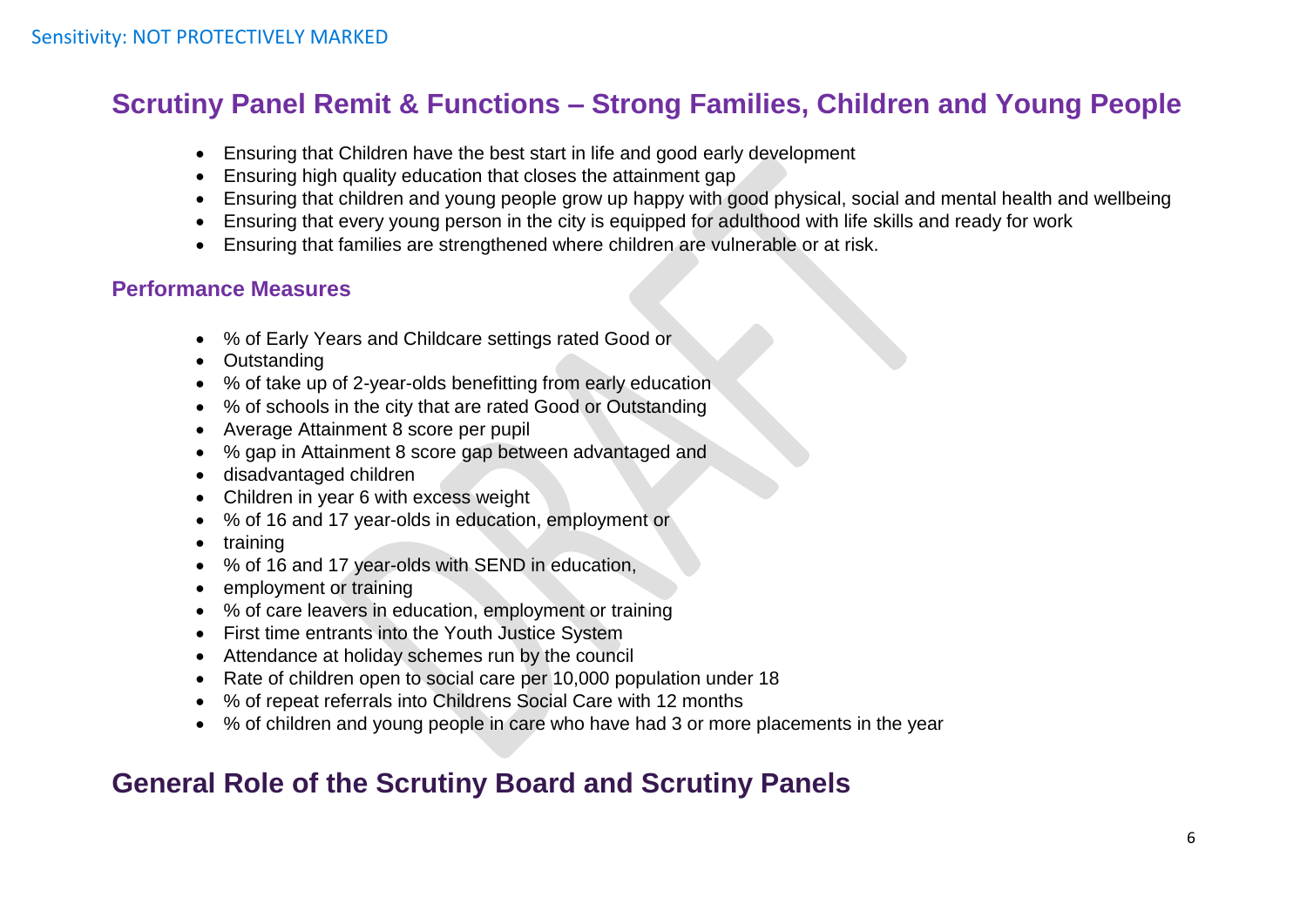## **Within the terms of reference set out in the Overview and Scrutiny Procedure Rules, the Scrutiny Board will:**

- 1. Co-ordinate the work of the Scrutiny Panels and Scrutiny Review Groups.
- 2. Receive annual reports from the Councillor Champion and give consideration to the work undertaken and issues that the Councillor Champion wishes scrutiny to consider investigating further.
- 3. Maintain regular dialogue with the Cabinet on service improvement, performance management of cross-cutting issues, policy development and budgetary provision.
- 4. Oversee and ensure access to appropriate learning and development for scrutiny Councillors.
- 5. Discharge the call-in procedures relevant to its overarching role.

## **The Scrutiny Panels will:**

- 1. Maintain regular dialogue with the Cabinet, Scrutiny Board and Councillor Champions.
- 2. Ensure that members of the public and stakeholders are informed of and involved in issues within the remit of each Panel.
- 3. Discharge the call-in procedure relevant to their terms of reference.